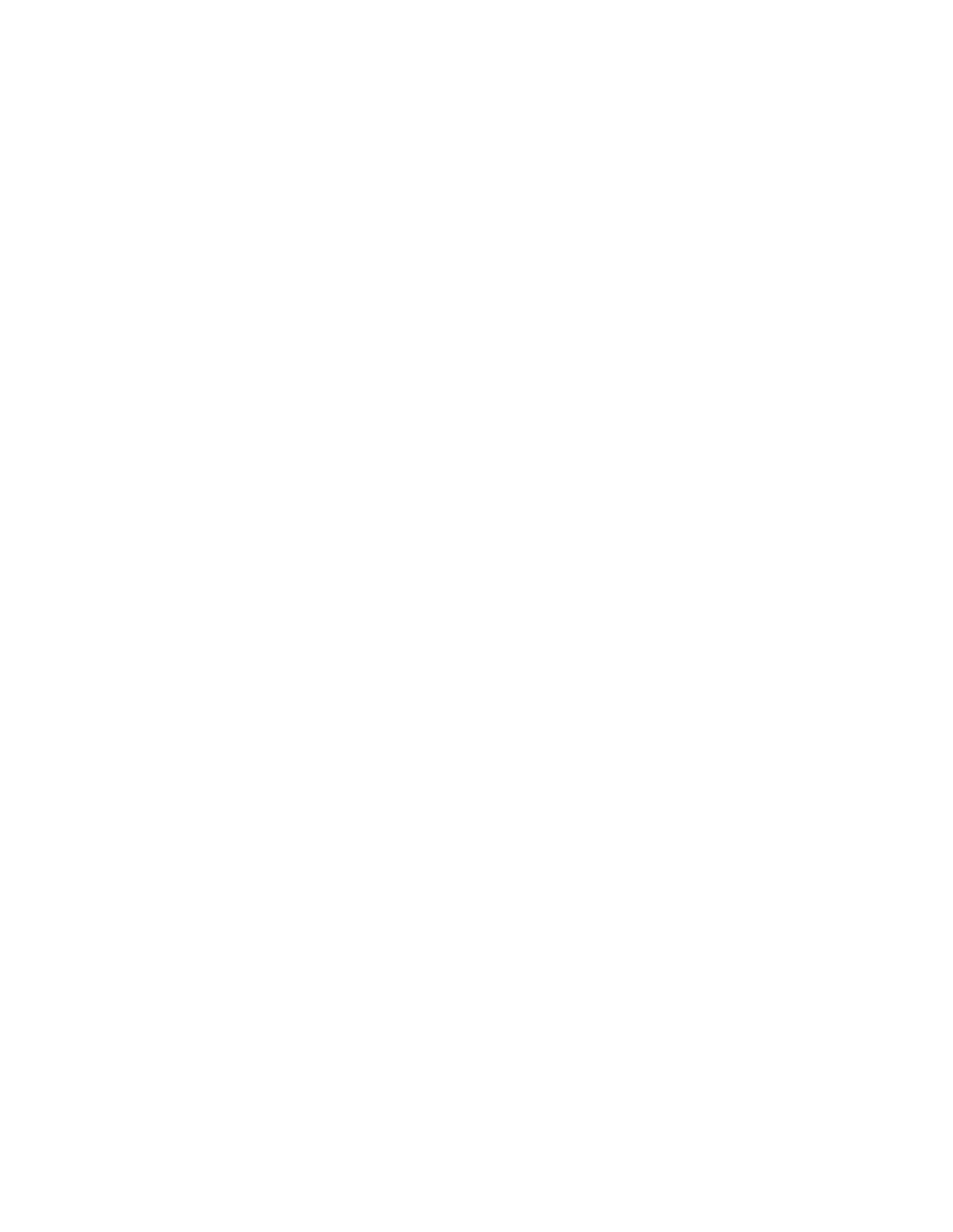## **AN ACT**

| 1              | Relating to the operation of low-speed vehicles.                                 |
|----------------|----------------------------------------------------------------------------------|
| $\overline{2}$ |                                                                                  |
| 3              | * Section 1. AS $28.35.261(b)$ is amended to read:                               |
| 4              | (b) The operator of a low-speed vehicle may not operate that vehicle on a        |
| 5              | highway that has a maximum speed limit of more than 35 miles an hour.            |
| 6              | Notwithstanding this subsection, the operator of a low-speed vehicle may operate |
| 7              | that vehicle                                                                     |
| 8              | on a highway with a maximum speed limit of 45 miles an hour<br>(1)               |
| 9              | if the highway is                                                                |
| 10             | (A) within a municipality that                                                   |
| 11             | (i) has a population of less than 35,000;                                        |
| 12             | (ii)<br>is not connected by road to Anchorage or                                 |
| 13             | Fairbanks; and                                                                   |
| 14             | (iii)<br>has passed an ordinance allowing for the                                |
| 15             | operation<br>low-speed vehicles as<br>provided<br>for<br>in<br>this<br>of        |